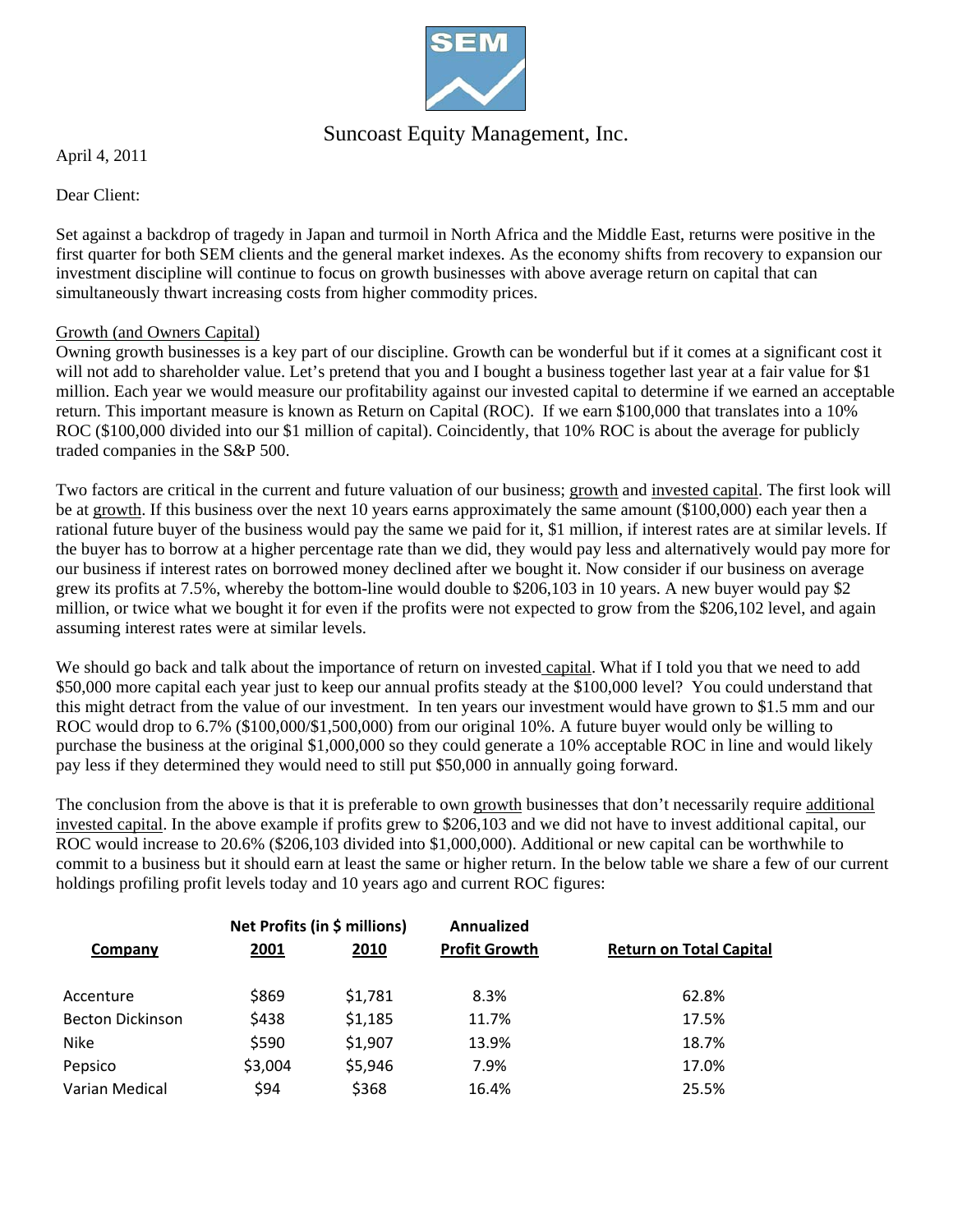As a reminder, the average ROC for a publicly traded company is about 10%. What has worked for us over the long term and what we continue to believe in is that the ownership of a small collection of higher ROC growth companies, bought at reasonable prices, is the key to earning satisfying investment returns over the long run.

## Technology – Current Heavy Focus

Our chat above focused on growth businesses and many of the businesses that fit those characteristics today are in technology. As you know, we own quite a few in this group. Technology is thriving on a global scale with new product cycles and increasing and widespread broadband availability. This is being driven at both the consumer and corporate level. One recent example of technology's popularity is the annual Consumer Electronics show held in Las Vegas in January. Conference attendance was up 14% to over 140,000 attendees, 30,000 of which had come from 80 foreign countries. Tech goods and services top all other types of consumer discretionary goods. Consumers want greater connectivity and corporations are picking up the pace of reinvestment to increase worker productivity and efficiency, which includes spending on cloud computing and energy saving functions.

We own businesses at the frontier of satisfying insatiable demand for global connectivity and information such as **Apple**  (AAPL), **Google (GOOG)** and **Qualcomm** (QCOM). QCOM is a new addition to our portfolio. The company holds more than 10,000 patents which essentially demand that any mobile phone connecting to the advanced 3G and 4G networks globally must pay the company a royalty. QCOM will benefit from the migration to smart phone handsets for years to come as only 1 billion of the 5 billion global cell phones run on these networks. The company is expecting there to be 2.8 billion 3G handsets users by 2014. China alone has significant potential for QCOM. China Mobile Ltd is the country's leading, and also the world's largest, wireless operator with 584 million accounts, of which only 3.5% or 20.7 million are 3G subscribers. In India the smart phone has a ways to go but will be a big hit since less than 1% of the population has access to broadband connections.

AAPL continues to get innovation right. The company just released the second version of its iPad while others are getting out their first version. AAPL was not the first to offer a tablet but it was the first to get it right with great design yielding a simpler and smarter product for consumers and professionals in areas such as healthcare, education and sales. The ecosystem supports over 350,000 software applications (or apps) which AAPL collects 30% of the revenue. Lest we forget the iPhone kicked-off the apps wave and is still doing very well by meaningfully increasing its potential market expanding into the Verizon network.

### From Recovery to Expansion mixed with Global Turmoil = Cost Pressures (Increases) and Inflation

The skies are indeed clearing from the worst economic storm in modern history. All the world's major economies grew last year and global GDP is growing at roughly 4.5% per year. During the recession, businesses slashed costs to get in line with revenue declines. Now that many businesses have recovered, in some cases from deep sales troughs, the key will be to create new business growth and manage cost increases that surface as a result.

The turmoil in North Africa and the Middle East, along with the tragedy in Japan (world's  $3<sup>rd</sup>$  largest economy) has been impacting commodity costs. Consumers across the globe find their shopping bills higher and gas tanks costlier to fill. Ultimately Japan will rebuild, though this will take some time. The pursuit of freedom and dignity in places such as Libya, Egypt and Tunisia though unsettling near term, will be liberating for those citizens.

The dual impact of the road to expansion and global turmoil is cost pressure and profit margin compression for many businesses. One of our core businesses, **Nike** (NKE) recently experienced materials cost pressure and reported a gross margin decline of 1.1% in its most recent quarterly report. Some portion of the costs increases we are experiencing could be temporary because of the global turmoil. When you look at the demand for oil it is basically not grown more than 1%- 2% a year over the past decade. Combine this with the desire for energy security and green technology and we would not expect demand for oil to spike or be responsible for per barrel price increases. NKE is a fine company (as confirmed in the table above which shows its ten year profit history) and good value following the stock's negative reaction. NKE is not having any issues with new growth as future orders for the company remains solid and in a range of +10% and we would expect with the brand pricing power they have to pass along at least in part the higher costs over the coming quarters. We carefully seek companies that have longer term pricing power and advantages of scale that can fend off a blend of temporary and structural cost increases.